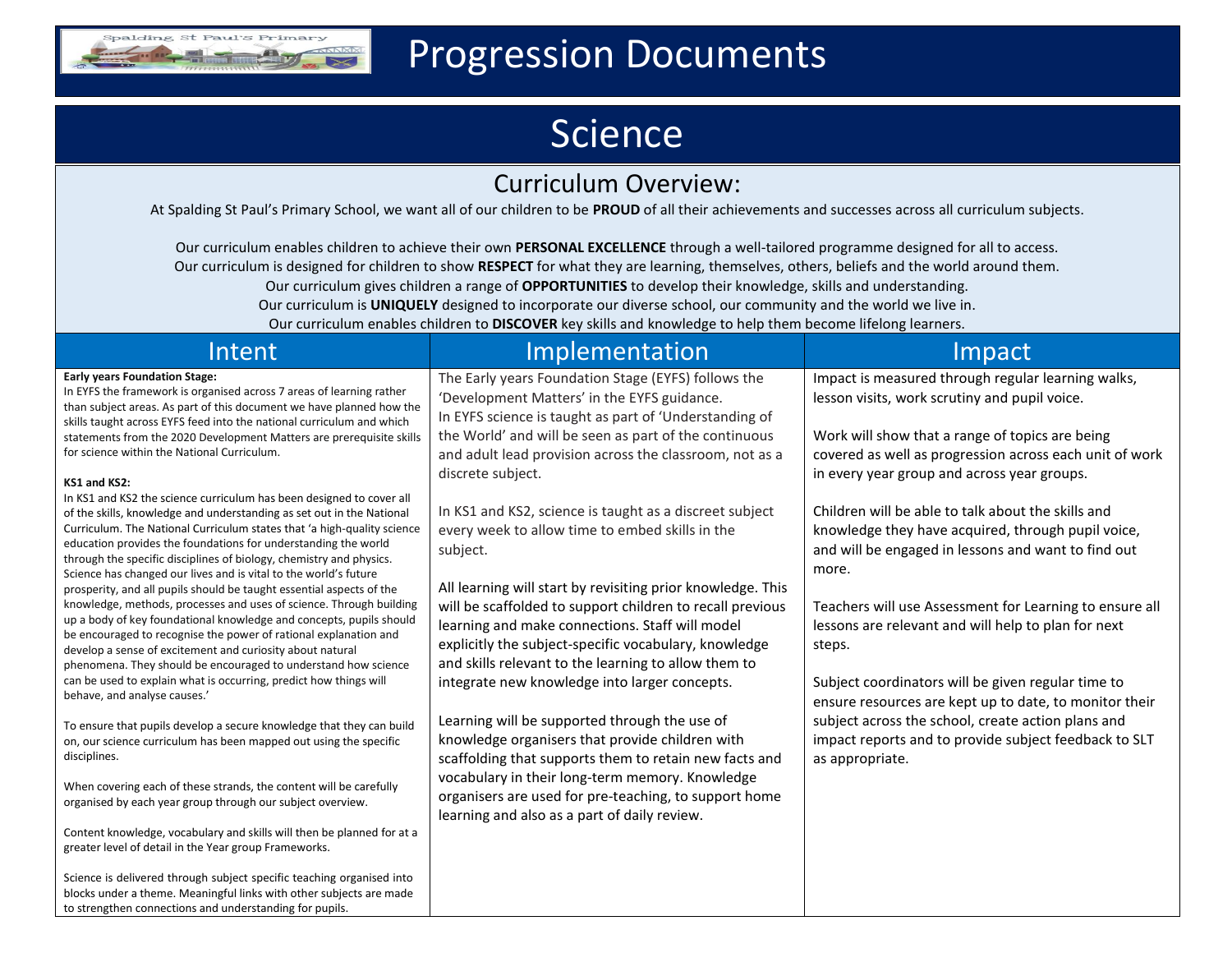|                                              | <b>Breadth of study</b>                    |                      |                                                                                                              |  |  |  |  |  |
|----------------------------------------------|--------------------------------------------|----------------------|--------------------------------------------------------------------------------------------------------------|--|--|--|--|--|
| <b>Breadth of Study EYFS:</b>                |                                            |                      |                                                                                                              |  |  |  |  |  |
| Three and Four<br>Communication and Language |                                            |                      | Understand 'why' questions, like: "Why do you think the caterpillar got sofat?"                              |  |  |  |  |  |
| Year-Olds                                    | Personal, Social and Emotional Development |                      | Make healthy choices about food, drink, activity and toothbrushing.                                          |  |  |  |  |  |
|                                              | Understanding the World                    |                      | • Use all their senses in hands-on exploration of natural materials.                                         |  |  |  |  |  |
|                                              |                                            |                      | • Explore collections of materials with similar and/or different properties.                                 |  |  |  |  |  |
|                                              |                                            |                      | • Talk about what they see, using a wide vocabulary.                                                         |  |  |  |  |  |
|                                              |                                            |                      | • Begin to make sense of their own life-story and family's history.                                          |  |  |  |  |  |
|                                              |                                            |                      | • Explore how thingswork.                                                                                    |  |  |  |  |  |
|                                              |                                            |                      | • Plant seeds and care for growing plants.                                                                   |  |  |  |  |  |
|                                              |                                            |                      | • Understand the key features of the life cycle of a plant and an animal.                                    |  |  |  |  |  |
|                                              |                                            |                      | • Begin to understand the need to respect and care for the natural environment and all living things.        |  |  |  |  |  |
|                                              |                                            |                      | • Explore and talk about different forces they can feel.                                                     |  |  |  |  |  |
|                                              |                                            |                      | • Talk about the differences between materials and changes they notice.                                      |  |  |  |  |  |
| Reception                                    | Communication and Language                 |                      | • Learn new vocabulary.                                                                                      |  |  |  |  |  |
|                                              |                                            |                      | • Ask questions to find out more and to check what has been said to them.                                    |  |  |  |  |  |
|                                              |                                            |                      | • Articulate their ideas and thoughts in well-formed sentences.                                              |  |  |  |  |  |
|                                              |                                            |                      | • Describe events in some detail.                                                                            |  |  |  |  |  |
|                                              |                                            |                      | • Use talk to help work out problems and organise thinking and activities, and to explain how things work    |  |  |  |  |  |
|                                              |                                            |                      | and why they might happen.                                                                                   |  |  |  |  |  |
|                                              |                                            |                      | • Use new vocabulary in different contexts.                                                                  |  |  |  |  |  |
|                                              | Personal, Social and Emotional Development |                      | • Know and talk about the different factors that support their overall health and wellbeing:                 |  |  |  |  |  |
|                                              |                                            |                      | - regular physical activity                                                                                  |  |  |  |  |  |
|                                              |                                            |                      | - healthy eating                                                                                             |  |  |  |  |  |
|                                              |                                            |                      | -toothbrushing                                                                                               |  |  |  |  |  |
|                                              |                                            |                      | - sensible amounts of 'screen time'                                                                          |  |  |  |  |  |
|                                              |                                            |                      | - having a good sleep routine                                                                                |  |  |  |  |  |
|                                              |                                            |                      | - being a safepedestrian                                                                                     |  |  |  |  |  |
|                                              | Understanding the World                    |                      | • Explore the natural world around them.                                                                     |  |  |  |  |  |
|                                              |                                            |                      | • Describe what they see, hear and feel while they are outside.                                              |  |  |  |  |  |
|                                              |                                            |                      | • Recognise some environments that are different to the one in which they live.                              |  |  |  |  |  |
|                                              |                                            |                      | • Understand the effect of changing seasons on the natural world around them.                                |  |  |  |  |  |
| ELG                                          | Communication and                          | Listening, Attention | Make comments about what they have heard and ask questions to clarify their understanding.                   |  |  |  |  |  |
|                                              | Language                                   | and Understanding    |                                                                                                              |  |  |  |  |  |
|                                              | Personal, Social and                       | <b>Managing Self</b> | Manage their own basic hygiene and personal needs, including dressing, going to the toilet and understanding |  |  |  |  |  |
|                                              | Emotional                                  |                      | the importance of healthy food choices.                                                                      |  |  |  |  |  |
|                                              | Development                                |                      |                                                                                                              |  |  |  |  |  |
|                                              | Understanding the                          | The Natural World    | • Explore the natural world around them, making observations and drawing pictures of animals and             |  |  |  |  |  |
|                                              | World                                      |                      | plants.                                                                                                      |  |  |  |  |  |
|                                              |                                            |                      | • Know some similarities and differences between the natural world around them and contrasting               |  |  |  |  |  |
|                                              |                                            |                      | environments, drawing on their experiences and what has been read in class.                                  |  |  |  |  |  |
|                                              |                                            |                      | Understand some important processes and changes in the natural world around them, including the seasons      |  |  |  |  |  |
|                                              |                                            |                      | and changing states of matter.                                                                               |  |  |  |  |  |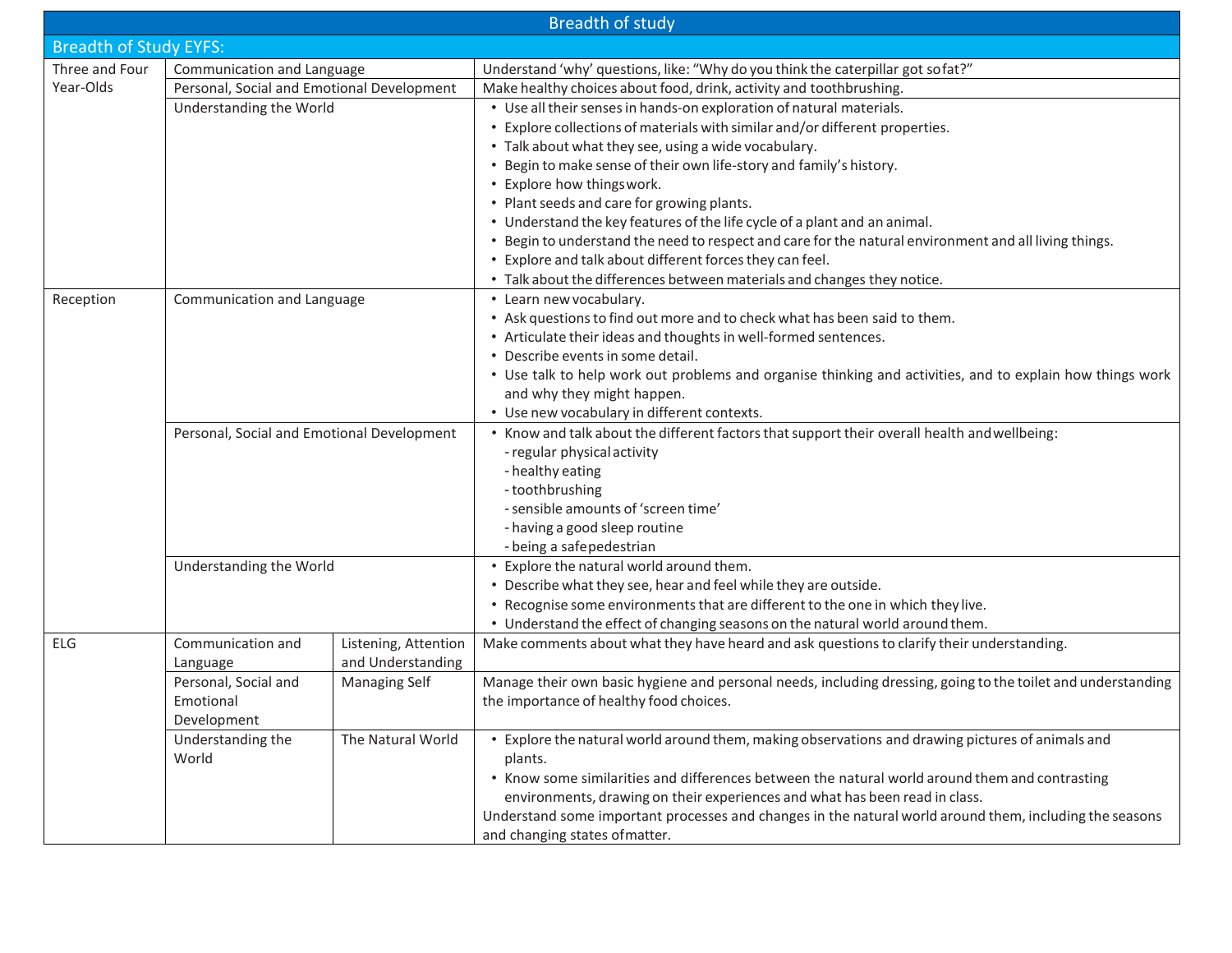## Breadth of study Key Stage 1:

| Pupils should be taught about:                                                                                                                                                                                                                                                                                                                                                                                                                                                                                                                                                                                                                                                                                                                                                                                                                                                                                                                                                                                                                                                                                 |                           |                                                                                                                                                                                                                                                                                                                                                                                                                                                                                                  |                                                                                                                                                                                                                                               |                                                                                                                                              |                                                                                                                                                                                                                                                                                                                                                                                                                                                                                                                                                                           |  |  |
|----------------------------------------------------------------------------------------------------------------------------------------------------------------------------------------------------------------------------------------------------------------------------------------------------------------------------------------------------------------------------------------------------------------------------------------------------------------------------------------------------------------------------------------------------------------------------------------------------------------------------------------------------------------------------------------------------------------------------------------------------------------------------------------------------------------------------------------------------------------------------------------------------------------------------------------------------------------------------------------------------------------------------------------------------------------------------------------------------------------|---------------------------|--------------------------------------------------------------------------------------------------------------------------------------------------------------------------------------------------------------------------------------------------------------------------------------------------------------------------------------------------------------------------------------------------------------------------------------------------------------------------------------------------|-----------------------------------------------------------------------------------------------------------------------------------------------------------------------------------------------------------------------------------------------|----------------------------------------------------------------------------------------------------------------------------------------------|---------------------------------------------------------------------------------------------------------------------------------------------------------------------------------------------------------------------------------------------------------------------------------------------------------------------------------------------------------------------------------------------------------------------------------------------------------------------------------------------------------------------------------------------------------------------------|--|--|
| <b>BOILOGY</b>                                                                                                                                                                                                                                                                                                                                                                                                                                                                                                                                                                                                                                                                                                                                                                                                                                                                                                                                                                                                                                                                                                 |                           |                                                                                                                                                                                                                                                                                                                                                                                                                                                                                                  | <b>CHEMISTRY</b>                                                                                                                                                                                                                              |                                                                                                                                              | <b>PHYSICS</b>                                                                                                                                                                                                                                                                                                                                                                                                                                                                                                                                                            |  |  |
| <b>Plants</b>                                                                                                                                                                                                                                                                                                                                                                                                                                                                                                                                                                                                                                                                                                                                                                                                                                                                                                                                                                                                                                                                                                  | <b>Animals and humans</b> | <b>Materials</b>                                                                                                                                                                                                                                                                                                                                                                                                                                                                                 |                                                                                                                                                                                                                                               | <b>Forces</b>                                                                                                                                |                                                                                                                                                                                                                                                                                                                                                                                                                                                                                                                                                                           |  |  |
| Look at the function of parts of flowering<br>$\bullet$<br>$\bullet$<br>plants, requirements of growth, water<br>transportation in plants, life cycles and seed<br>dispersal.<br>$\bullet$<br><b>Evolution and inheritance</b><br>Look at teeth.<br>$\bullet$<br>Look at resemblance in offspring.<br>$\bullet$<br>Look at changes in animals over time.<br>All living things<br>$\bullet$<br>Look at adaptation to environments.<br>$\bullet$<br>$\bullet$<br>Look at difference in offspring.<br>Look at classification keys.<br>$\bullet$<br>$\bullet$<br>Look at adaptations and evolution.<br>$\bullet$<br>$\bullet$<br>Look at changes to the human skeleton<br>$\bullet$<br>$\bullet$<br>over time.<br>and micro-organisms.<br>$\bullet$<br>$\bullet$                                                                                                                                                                                                                                                                                                                                                   |                           | Look at nutrition, transportation of water<br>and nutrients in the body and the muscle<br>skeleton system of humans and animals.<br>Look at the digestive system in humans.<br>Look at the human circulatory system.<br>Identify and name plants and animals.<br>Look at the life cycle of animals and plants.<br>Look at the classification of plants, animals<br>Look at reproduction in plants and animals<br>and human growth and changes.<br>Look at the effect if diet, exercise and drugs | · Identify, name, describe, classify and<br>compare properties and changes.<br>• Look at the practical uses of everyday<br>materials.                                                                                                         |                                                                                                                                              | Describe basic movements.<br>$\bullet$<br><b>Earth and Space</b><br>Observe seasonal changes.<br>$\bullet$                                                                                                                                                                                                                                                                                                                                                                                                                                                                |  |  |
| Breadth of study Key Stage 2:                                                                                                                                                                                                                                                                                                                                                                                                                                                                                                                                                                                                                                                                                                                                                                                                                                                                                                                                                                                                                                                                                  |                           |                                                                                                                                                                                                                                                                                                                                                                                                                                                                                                  |                                                                                                                                                                                                                                               |                                                                                                                                              |                                                                                                                                                                                                                                                                                                                                                                                                                                                                                                                                                                           |  |  |
| Pupils should be taught about:                                                                                                                                                                                                                                                                                                                                                                                                                                                                                                                                                                                                                                                                                                                                                                                                                                                                                                                                                                                                                                                                                 |                           |                                                                                                                                                                                                                                                                                                                                                                                                                                                                                                  |                                                                                                                                                                                                                                               |                                                                                                                                              |                                                                                                                                                                                                                                                                                                                                                                                                                                                                                                                                                                           |  |  |
| <b>BIOLOGY</b>                                                                                                                                                                                                                                                                                                                                                                                                                                                                                                                                                                                                                                                                                                                                                                                                                                                                                                                                                                                                                                                                                                 |                           | <b>CHEMISTRY</b>                                                                                                                                                                                                                                                                                                                                                                                                                                                                                 |                                                                                                                                                                                                                                               |                                                                                                                                              | <b>PHYSICS</b>                                                                                                                                                                                                                                                                                                                                                                                                                                                                                                                                                            |  |  |
| <b>Plants</b>                                                                                                                                                                                                                                                                                                                                                                                                                                                                                                                                                                                                                                                                                                                                                                                                                                                                                                                                                                                                                                                                                                  |                           | <b>Rocks and Fossils</b>                                                                                                                                                                                                                                                                                                                                                                                                                                                                         |                                                                                                                                                                                                                                               | Light                                                                                                                                        |                                                                                                                                                                                                                                                                                                                                                                                                                                                                                                                                                                           |  |  |
| Look at the function of parts of flowering plants, requirements of<br>$\bullet$<br>growth, water transportation in plants, life cycles and seed dispersal.<br><b>Evolution and inheritance</b><br>Look at resemblance in offspring.<br>$\bullet$<br>Look at changes in animals over time.<br>$\bullet$<br>Look at adaptation to environments.<br>$\bullet$<br>Look at difference in offspring.<br>$\bullet$<br>Look at adaptations and evolution.<br>$\bullet$<br>Look at changes to the human skeleton over time.<br>$\bullet$<br>Look at the life cycle of animals and plants.<br>$\bullet$<br>Look at the classification of plants, animals and micro-organisms.<br>$\bullet$<br>Look at reproduction in plants and animals and human growth and<br>$\bullet$<br>changes.<br>Look at the effect if diet, exercise and drugs.<br>$\bullet$<br><b>Animals and humans</b><br>Look at nutrition, transportation of water and nutrients in the body<br>$\bullet$<br>and the muscle skeleton system of humans and animals.<br>Look at the digestive system in humans.<br>$\bullet$<br>Look at teeth.<br>$\bullet$ |                           | $\bullet$<br>formation of fossils.<br><b>States of matter</b><br>$\bullet$<br><b>Materials</b><br>$\bullet$<br>various tests<br>substances<br>Separate mixtures.<br>$\bullet$<br>Examine changes to materials that create new materials<br>that are usually not reversible.                                                                                                                                                                                                                      | Compare and group rocks and describe the<br>Look at solids, liquids and gases, change of state,<br>evaporation, condensation and the water cycle.<br>Examine the properties of materials using<br>Look at solubility and recovering dissolved | Sound<br>$\bullet$<br>Electricity<br>$\bullet$<br><b>Forces and Magnets</b><br>$\bullet$<br>$\bullet$<br>$\bullet$<br><b>Earth and Space</b> | Look at sources, seeing, reflections and shadows.<br>Explain how light appears to travel in straight<br>lines and how this affects seeing and shadows.<br>Look at sources, vibration, volume and pitch.<br>Look at appliances, circuits, lamps, switches,<br>insulators and conductors.<br>Look at contact and distant forces, attraction<br>and repulsion, comparing and grouping<br>materials.<br>Look at poles, attraction and repulsion.<br>Look at the effect of gravity and drag forces.<br>Look at transference of forces in gears pulleys,<br>levers and springs. |  |  |
| Look at the human circulatory system.<br>$\bullet$<br>All living things<br>Identify and name plants and animals.<br>$\bullet$<br>Look at classification keys.<br>$\bullet$                                                                                                                                                                                                                                                                                                                                                                                                                                                                                                                                                                                                                                                                                                                                                                                                                                                                                                                                     |                           |                                                                                                                                                                                                                                                                                                                                                                                                                                                                                                  |                                                                                                                                                                                                                                               | $\bullet$                                                                                                                                    | Look at movement of the Earth and the Moon.<br>Explain day and night                                                                                                                                                                                                                                                                                                                                                                                                                                                                                                      |  |  |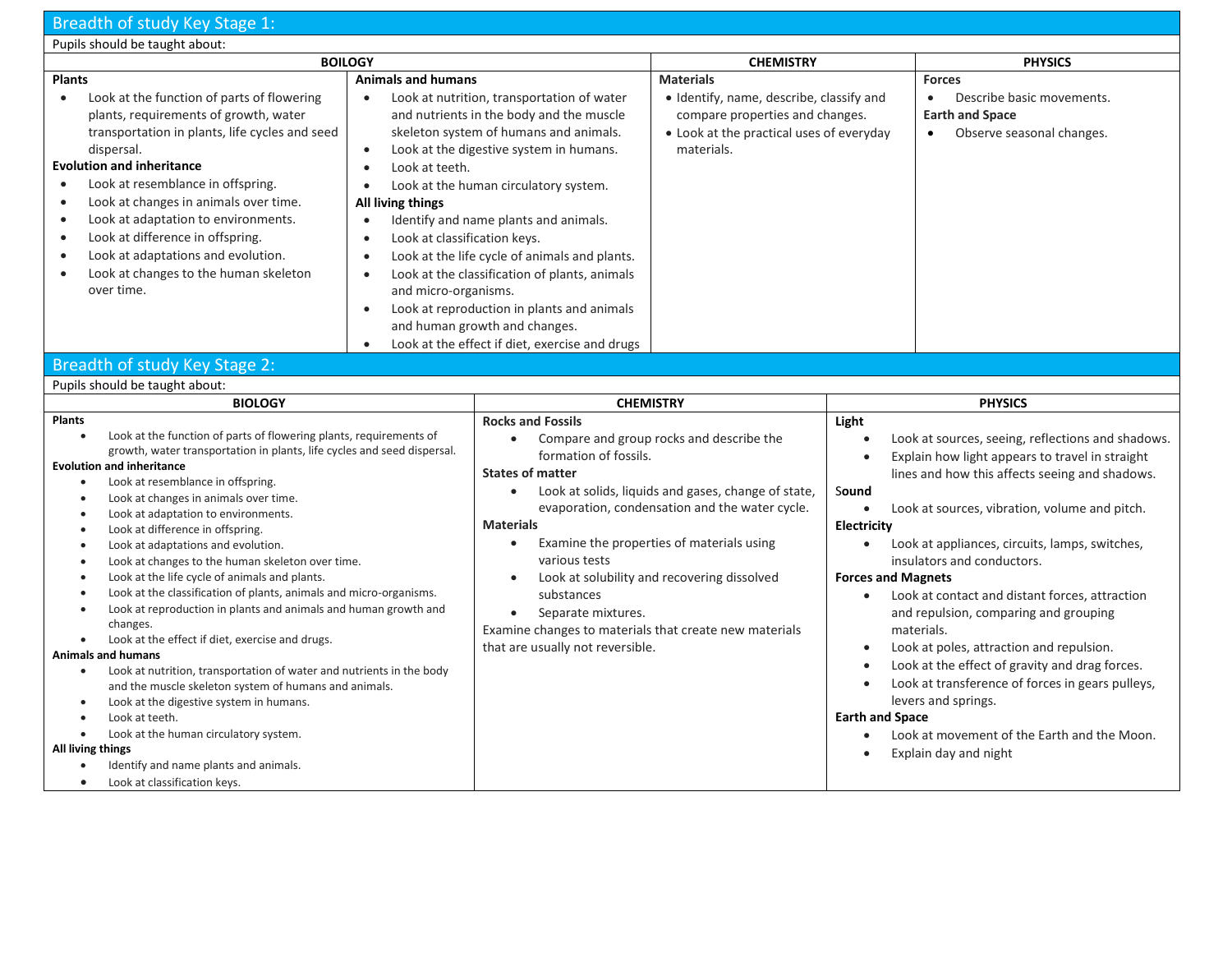| <b>Specific Disciplines</b>        |                                                |                                             |                                                     |  |  |  |
|------------------------------------|------------------------------------------------|---------------------------------------------|-----------------------------------------------------|--|--|--|
| <b>Working Scientifically</b>      | <b>Biology</b>                                 | <b>Physics</b>                              | Chemistry                                           |  |  |  |
| This concept involves learning the | <b>Understand plants- This concept</b>         | Understand movement, forces and             | <b>Investigate materials-</b> This concept involves |  |  |  |
| methodologies of the discipline of | involves becoming familiar with                | magnets-This concept involves               | becoming familiar with a range of materials,        |  |  |  |
| Science.                           | different types of plants, their structure     | understanding what causes motion.           | their properties, uses and how they may be          |  |  |  |
|                                    | and reproduction.                              | Understand the Earth's movement in          | altered or changed.                                 |  |  |  |
|                                    | <b>Understand animals and humans-This</b>      | space-This concept involves                 |                                                     |  |  |  |
|                                    | concept involves becoming familiar with        | understanding what causes seasonal          |                                                     |  |  |  |
|                                    | different types of animals, humans and         | changes, day and night.                     |                                                     |  |  |  |
|                                    | the life processes they share.                 | Investigate light and seeing-This           |                                                     |  |  |  |
|                                    | <b>Investigate living things-</b> This concept | concept involves understanding how          |                                                     |  |  |  |
|                                    | involves becoming familiar with a wider        | light and reflection affect sight.          |                                                     |  |  |  |
|                                    | range of living things, including insects      | Investigate sound and hearing-This          |                                                     |  |  |  |
|                                    | and understanding life processes.              | concept involves understanding how          |                                                     |  |  |  |
|                                    | Understand evolution and inheritance-          | sound is produced, how it travels and       |                                                     |  |  |  |
|                                    | This concept involves understanding            | how they are heard.                         |                                                     |  |  |  |
|                                    | that organisms come into existence,            | <b>Understand electrical circuits-</b> This |                                                     |  |  |  |
|                                    | adapt, change and evolve and become            | concept involves understanding circuits     |                                                     |  |  |  |
|                                    | extinct.                                       | and their role in electrical applications.  |                                                     |  |  |  |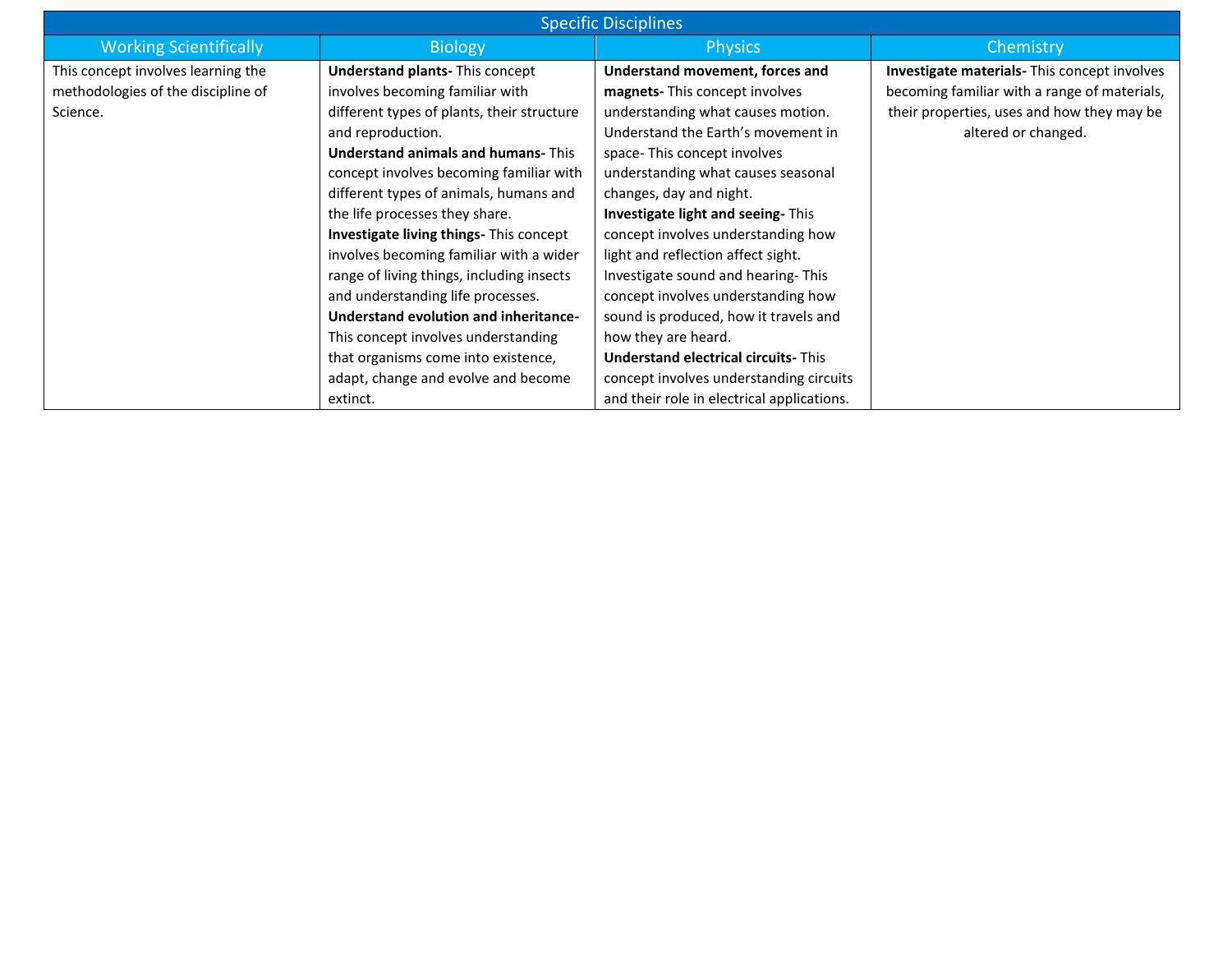| Year 1                                                                                                                                                                                                                                                                                                                                                               | <b>Year 2</b>                                                                                                                                                                                                                                                                                        | Year <sub>3</sub>                                                                                                                                                                                                                                                                                                                                                                                                                                                                                                                                                                                                                                                                                                                                                                                                                     | Year 4                                                                                                                                                                                                                                                                                                                                                                                                                                                                                                                                                                                                                                                                                                                                                                                                                                                      | Year 5                                                                                                                                                                                                                                                                                                                                                                                                                                                                                                                                                                                                                                                                                                       | Year 6                                                                                                                                                                                                                                                                                                                                                                                                                                                                                                                                                                                                                                                                                                                                                                                                            |
|----------------------------------------------------------------------------------------------------------------------------------------------------------------------------------------------------------------------------------------------------------------------------------------------------------------------------------------------------------------------|------------------------------------------------------------------------------------------------------------------------------------------------------------------------------------------------------------------------------------------------------------------------------------------------------|---------------------------------------------------------------------------------------------------------------------------------------------------------------------------------------------------------------------------------------------------------------------------------------------------------------------------------------------------------------------------------------------------------------------------------------------------------------------------------------------------------------------------------------------------------------------------------------------------------------------------------------------------------------------------------------------------------------------------------------------------------------------------------------------------------------------------------------|-------------------------------------------------------------------------------------------------------------------------------------------------------------------------------------------------------------------------------------------------------------------------------------------------------------------------------------------------------------------------------------------------------------------------------------------------------------------------------------------------------------------------------------------------------------------------------------------------------------------------------------------------------------------------------------------------------------------------------------------------------------------------------------------------------------------------------------------------------------|--------------------------------------------------------------------------------------------------------------------------------------------------------------------------------------------------------------------------------------------------------------------------------------------------------------------------------------------------------------------------------------------------------------------------------------------------------------------------------------------------------------------------------------------------------------------------------------------------------------------------------------------------------------------------------------------------------------|-------------------------------------------------------------------------------------------------------------------------------------------------------------------------------------------------------------------------------------------------------------------------------------------------------------------------------------------------------------------------------------------------------------------------------------------------------------------------------------------------------------------------------------------------------------------------------------------------------------------------------------------------------------------------------------------------------------------------------------------------------------------------------------------------------------------|
| Ask simple questions and<br>recognising that they can be<br>answered in different ways.<br>Observe closely using simple<br>equipment.<br>Perform simple tests and<br>evaluate the findings.<br>Identify and classify.<br>Record findings: drawings,<br>diagrams, photographs, simple<br>prepared formats, such as<br>tables and charts, tally charts<br>and displays | Observe closely using simple<br>equipment.<br>Perform simple tests, make<br>predictions, measure and<br>evaluate findings.<br>Identify and classify.<br>Record findings: drawings,<br>diagrams, photographs, simple<br>prepared formats, such as<br>tables and charts, tally charts<br>and displays. | Ask relevant questions using<br>different types of scientific<br>enquiries to answer.<br>Set up simple practical<br>enquiries, comparative and fair<br>tests.<br>Begin to make accurate<br>measurements using standard<br>units (inc. data loggers).<br>Record findings using simple<br>scientific language, drawings,<br>labeled diagrams, bar charts<br>and tables.<br>Report findings from<br>investigations including written<br>explanations of results and<br>conclusions, displays or<br>presentations.<br>Use results to draw simple<br>conclusions and suggest<br>improvements and predictions<br>for setting up further tests.<br>Look for similarities and<br>differences or changes in data<br>in order to draw conclusions.<br>Use straightforward scientific<br>language to answer questions<br>or to support findings. | Ask relevant questions using<br>different types of scientific<br>enquiries to answer.<br>Set up simple practical<br>enquiries, comparative and fair<br>tests using a range of<br>equipment.<br>Make systematic and careful<br>observations. Make accurate<br>measurements using standard<br>units (inc. data loggers and<br>thermometers).<br>Record findings using simple<br>scientific language, drawings,<br>labeled diagrams, keys, bar<br>charts and tables.<br>Report findings from<br>investigations including oral<br>and written explanations of<br>results and conclusions,<br>displays or presentations.<br>Use results to draw simple<br>conclusions, make predictions<br>for new values and suggest<br>improvements.<br>Use straightforward scientific<br>evidence to answer questions<br>or to support findings (using<br>secondary sources). | Plan different types of scientific<br>enquiries to answer questions,<br>including recognizing and<br>controlling variables where<br>necessary.<br>Take measurements, using a<br>range of equipment, with<br>increasing accuracy, taking<br>repeat readings when<br>appropriate.<br>Record data and results using<br>scientific diagrams and labels,<br>classification keys, tables,<br>scatter graphs, bar and line<br>graphs.<br>Use test results to make<br>predictions to set up further<br>comparative tests.<br><b>Report and present findings</b><br>from enquiries, including<br>conclusions, causal<br>relationships and explanations<br>of degrees of trust in tests, in<br>oral and written forms. | Plan different types of scientific<br>enquiries to answer questions,<br>including recognizing and<br>controlling variables where<br>necessary.<br>Take measurements, using a<br>range of equipment, with<br>complete accuracy, taking<br>repeat readings when<br>appropriate.<br>Record data and results using<br>scientific diagrams and labels,<br>classification keys, tables,<br>scatter graphs, bar and line<br>graphs.<br>Continue to use test results to<br>make predictions to set up<br>further comparative tests.<br>Report and present findings<br>from enquiries, including<br>conclusions, causal<br>relationships and explanations<br>of degrees of trust in tests, in<br>oral and written forms.<br>Identify scientific evidence that<br>has been used to support or<br>refute ideas or arguments. |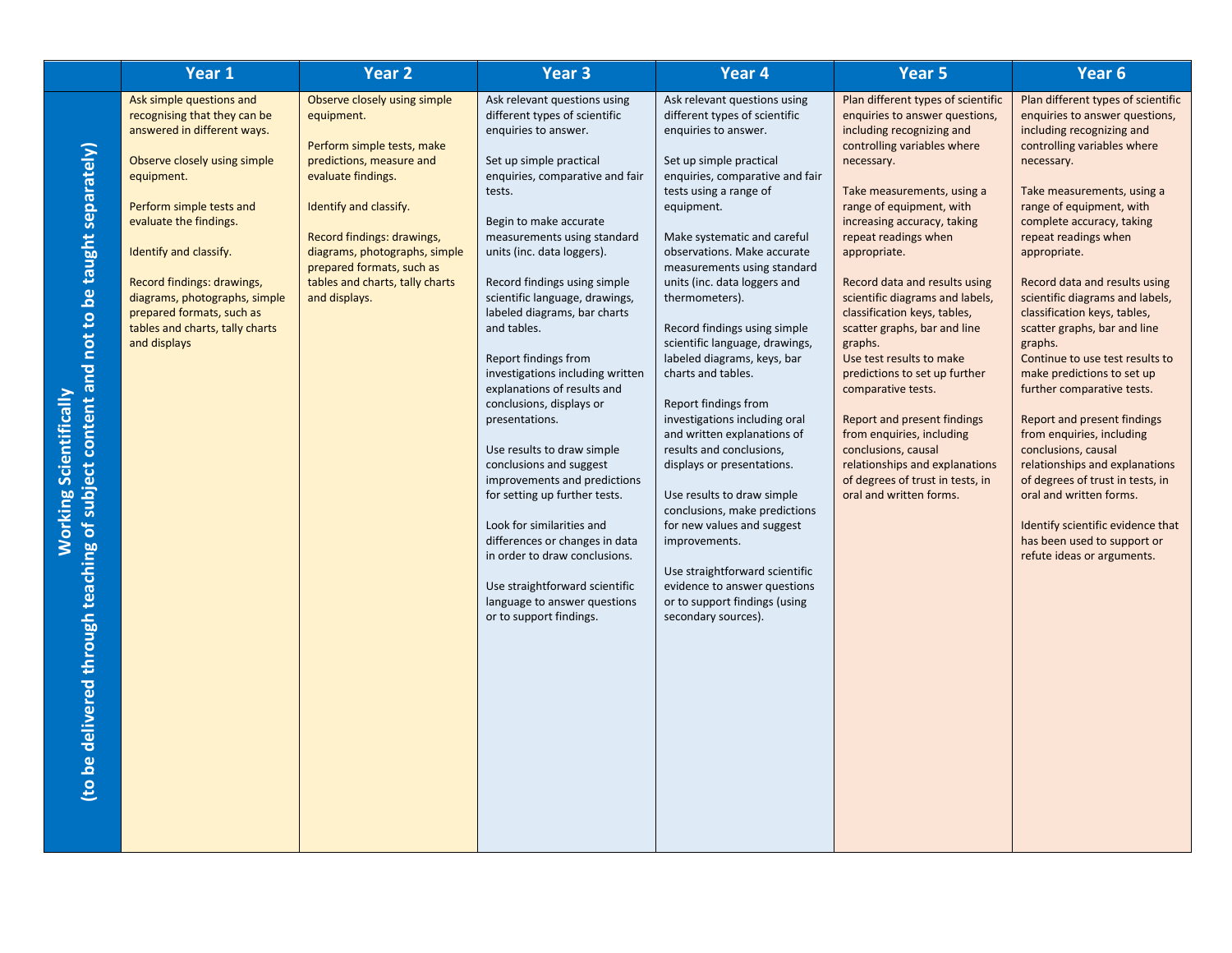|                                         | Year 1                                                                                                                                                                                                                                                                                                                                                                                                    | <b>Year 2</b>                                                                                                                                                                                                                                                                               | Year 3                                                                                                                                                                                                                                                                                                                                                                                                                                                                                                                   | Year 4                                                                                                                                                                                                                                                                                                                                                                                                | Year 5                                                                                                                                                                                                                                                                                                                                                                                                    | Year 6                                                                                                                                                                                                                                                                                                                                                                                                                                                                                                                                                                                                                                                                                                                                                                                                                                                                                   |
|-----------------------------------------|-----------------------------------------------------------------------------------------------------------------------------------------------------------------------------------------------------------------------------------------------------------------------------------------------------------------------------------------------------------------------------------------------------------|---------------------------------------------------------------------------------------------------------------------------------------------------------------------------------------------------------------------------------------------------------------------------------------------|--------------------------------------------------------------------------------------------------------------------------------------------------------------------------------------------------------------------------------------------------------------------------------------------------------------------------------------------------------------------------------------------------------------------------------------------------------------------------------------------------------------------------|-------------------------------------------------------------------------------------------------------------------------------------------------------------------------------------------------------------------------------------------------------------------------------------------------------------------------------------------------------------------------------------------------------|-----------------------------------------------------------------------------------------------------------------------------------------------------------------------------------------------------------------------------------------------------------------------------------------------------------------------------------------------------------------------------------------------------------|------------------------------------------------------------------------------------------------------------------------------------------------------------------------------------------------------------------------------------------------------------------------------------------------------------------------------------------------------------------------------------------------------------------------------------------------------------------------------------------------------------------------------------------------------------------------------------------------------------------------------------------------------------------------------------------------------------------------------------------------------------------------------------------------------------------------------------------------------------------------------------------|
| Biology:<br>Plants                      | Identify and name a variety of<br>common plants (including<br>garden plants, wild plants and<br>trees and those that are<br>classified as deciduous and<br>evergreen).<br>Describe basic structure of<br>common plants (including root,<br>stem, leaves and flowers).                                                                                                                                     | Observe and describe how<br>seeds and bulbs grow into<br>mature plants.<br>Describe how plants need<br>water, light, and suitable temp<br>to grow and stay healthy.                                                                                                                         | Identify/describe the functions<br>of different parts of flowering<br>plants (inc. roots, stem/trunk,<br>leaves and flower).<br>Identify requirements of plants<br>for life and growth and how<br>they vary from plant to plant<br>(air, light, water, nutrients from<br>soil and room to grow).<br>Investigate the way in which<br>water is transported within<br>plants.<br>Explore the part that flowers<br>play in the life cycle of<br>flowering plants (inc.<br>pollination, seed formation and<br>seed dispersal) | N/A                                                                                                                                                                                                                                                                                                                                                                                                   | N/A                                                                                                                                                                                                                                                                                                                                                                                                       | N/A                                                                                                                                                                                                                                                                                                                                                                                                                                                                                                                                                                                                                                                                                                                                                                                                                                                                                      |
| Biology:<br>Including Humans<br>Animals | Identify/name a variety of<br>animals that are birds, fish,<br>amphibians, reptiles, mammals<br>and invertebrates.<br>Identify and name a variety of<br>carnivores, herbivores &<br>omnivores.<br>Describe/compare the body<br>parts of common animals (inc.<br>fish, reptiles, amphibians, birds,<br>mammals and pets).<br>Identify, name and draw basic<br>parts of human body and relate<br>to senses. | Understand that animals,<br>including humans, have<br>offspring that grow into adults.<br>Find out and describe the basic<br>needs of animals for survival<br>(water, food, air).<br>Describe the importance of<br>exercise, eating the right<br>amounts of food and hygiene<br>for humans. | Identify and describe how<br>animals, including humans,<br>need the right types and<br>amounts of nutrients, that they<br>cannot make their own food<br>but that they get nutrients<br>from what they eat.<br>Identify that humans and some<br>other animals have skeletons<br>and muscles for support,<br>protection and movement.                                                                                                                                                                                      | Describe the simple functions<br>of the basic parts of the<br>digestive system in humans.<br>Identify different types of teeth<br>in humans and their simple<br>functions<br>Construct and interpret a<br>variety of food chains,<br>identifying producers,<br>predators, prey, herbivores,<br>carnivores and omnivores.<br>Explain how a feeding<br>relationship occurs in a variety<br>of habitats. | Describe the changes as<br>humans develop to old age.<br>Identify and name the main<br>parts of the human circulatory<br>system and describe the<br>functions of the heart, blood<br>vessels and blood.<br>Recognise the impact of diet,<br>drugs and lifestyle on the way<br>bodies function.<br>Describe the way in which<br>nutrients and water are<br>transported within animals<br>including humans. | Identify and name the main<br>parts of the human circulatory<br>system, and describe the<br>functions of the heart, blood<br>vessels and blood<br>Recognise the impact of diet,<br>exercise, drugs and lifestyle on<br>the way their bodies function<br>Describe the ways in which<br>nutrients and water are<br>transported within animals,<br>including humans<br><b>Evolution and inheritance</b><br>Recognise that living things<br>have changed over time and<br>that fossils provide information<br>about living things that<br>inhabited the Earth millions of<br>years ago.<br>Recognise that living things<br>produce offspring of the same<br>kind but normally offspring vary<br>and are not identical to their<br>parents.<br>Identify how animals and plants<br>are adopted to suit their<br>environment in different ways<br>and that adaptation may lead<br>to evolution. |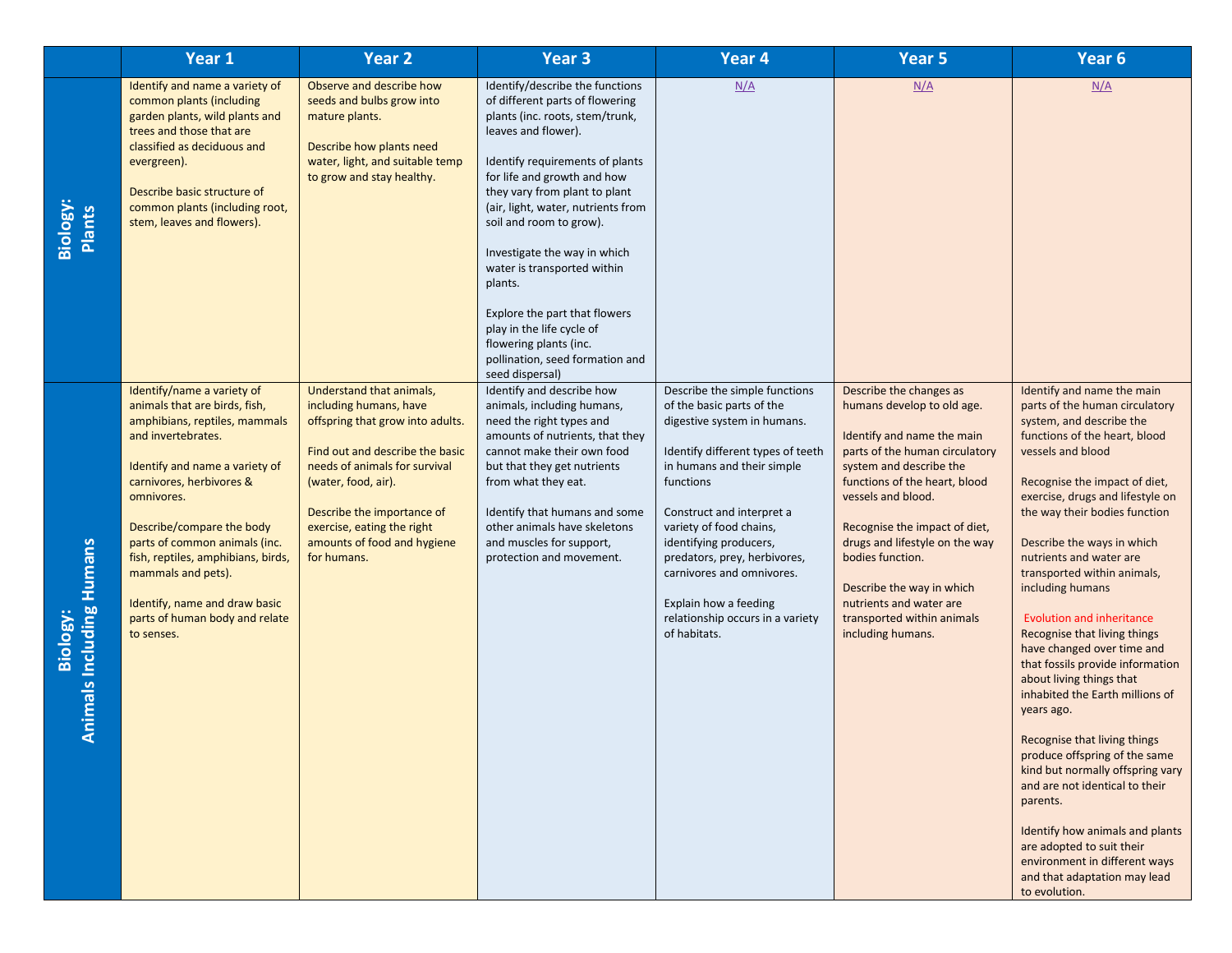|                                             | Year 1                                                                                                                                                                                                                                                                                                                                                                                                           | <b>Year 2</b>                                                                                                                                                                                                                                                                                                                                                                                                                                                                                                                                                                                                           | Year <sub>3</sub>                                                                                                                                                                                                                                                                                                                            | Year 4                                                                                                                                                                                                                                                                                                                                                                | Year 5                                                                                                                                                                                                                                                                                                                                                                                                                                                                                                                                                                                                                                                                                                                                                                                                                                                                                                                                                                                      | Year <sub>6</sub>                                                                                                                                                                                                   |
|---------------------------------------------|------------------------------------------------------------------------------------------------------------------------------------------------------------------------------------------------------------------------------------------------------------------------------------------------------------------------------------------------------------------------------------------------------------------|-------------------------------------------------------------------------------------------------------------------------------------------------------------------------------------------------------------------------------------------------------------------------------------------------------------------------------------------------------------------------------------------------------------------------------------------------------------------------------------------------------------------------------------------------------------------------------------------------------------------------|----------------------------------------------------------------------------------------------------------------------------------------------------------------------------------------------------------------------------------------------------------------------------------------------------------------------------------------------|-----------------------------------------------------------------------------------------------------------------------------------------------------------------------------------------------------------------------------------------------------------------------------------------------------------------------------------------------------------------------|---------------------------------------------------------------------------------------------------------------------------------------------------------------------------------------------------------------------------------------------------------------------------------------------------------------------------------------------------------------------------------------------------------------------------------------------------------------------------------------------------------------------------------------------------------------------------------------------------------------------------------------------------------------------------------------------------------------------------------------------------------------------------------------------------------------------------------------------------------------------------------------------------------------------------------------------------------------------------------------------|---------------------------------------------------------------------------------------------------------------------------------------------------------------------------------------------------------------------|
| Living Things and their Habitat<br>Biology: | N/A                                                                                                                                                                                                                                                                                                                                                                                                              | Explore and compare the<br>differences between things that are<br>living, dead and things that have<br>never been alive.<br>Identify that most living things live<br>in habitats that they are suited to.<br>Describe how different habitats<br>provide for the basic needs of<br>different kinds of animals and plants<br>and how they depend on each<br>other.<br>Identify and name a variety of<br>plants and animals in their habitats<br>(inc. micro-habitats).<br>Describe how animals get their food<br>from plants and other animals<br>(simple food chain).<br>Identify and name different sources<br>of food. | N/A                                                                                                                                                                                                                                                                                                                                          | Recognise that living things can<br>be grouped in a variety of ways.<br>Explore and use classification<br>keys to help group, identify and<br>name a variety of living things<br>in the local and wider<br>environment.<br>Recognise that environments<br>can change and that this can<br>sometimes pose dangers to<br>living things.                                 | Describe the differences in the<br>life cycles of a mammal, an<br>amphibian, an insect and a<br>bird.<br>Describe the life processes of<br>reproduction in some plants<br>and animals.                                                                                                                                                                                                                                                                                                                                                                                                                                                                                                                                                                                                                                                                                                                                                                                                      | Describe how living things are<br>classified into broad groups<br>according to common<br>observable characteristics and<br>based on similarities and<br>differences (inc. micro-<br>organisms, plants and animals). |
| Chemistry:<br>Materials                     | Distinguish between an object<br>and the material from which it<br>is made.<br>Identify and name a variety of<br>everyday materials, including<br>wood, plastic, glass, metal,<br>water, and rock.<br>Describe the simple physical<br>properties of a variety of<br>everyday materials.<br>Compare and group together a<br>variety of everyday materials<br>on the basis of their simple<br>physical properties. | Identify and compare the<br>suitability of a variety of<br>everyday materials (inc. wood,<br>metal, plastic, glass, brick, rock,<br>paper, cardboard) for certain<br>uses.                                                                                                                                                                                                                                                                                                                                                                                                                                              | <b>Rocks</b><br>Compare/group rocks on their<br>physical properties.<br>Relate simple physical<br>properties of some rocks to<br>their formation (igneous/<br>sedimentary)<br>Describe how fossils are<br>formed.<br>Recognise that soils are made<br>from rocks and organic matter<br>to form igneous, sedimentary<br>and metamorphic rock. | <b>States of matter</b><br>Compare and group materials<br>into solids, liquids and gases.<br>Observe and explain that some<br>materials change state when<br>heated/cooled and measure<br>temp in degrees Celsius.<br>Identify the part played by<br>evaporation and condensation<br>in the water cycle and associate<br>the rate of evaporation with<br>temperature. | Properties and changes of materials<br>Compare/group material based on<br>comparative tests and fair tests<br>(incl. hardness, solubility,<br>conductivity and insulation,<br>behaviour with magnets).<br>Give reasons, based on evidence<br>from comparative and fair tests, for<br>the particular use of everyday<br>materials (inc. wood, metal and<br>plastic)<br>Explain how some materials will<br>dissolve in liquid to form a solution<br>and describe how to recover a<br>substance from a solution.<br>Use knowledge of solids, liquids and<br>gases to describe how mixtures<br>might be separated (inc. through<br>filtering, sieving and evaporating).<br>Demonstrate that dissolving, mixing<br>and changes of state are reversible<br>changes.<br>Explain that some changes result in<br>the formation of new materials and<br>that this kind of change is not<br>usually reversible (inc. changes<br>associated with burning and action<br>of acid on bicarbonate of soda). | N/A                                                                                                                                                                                                                 |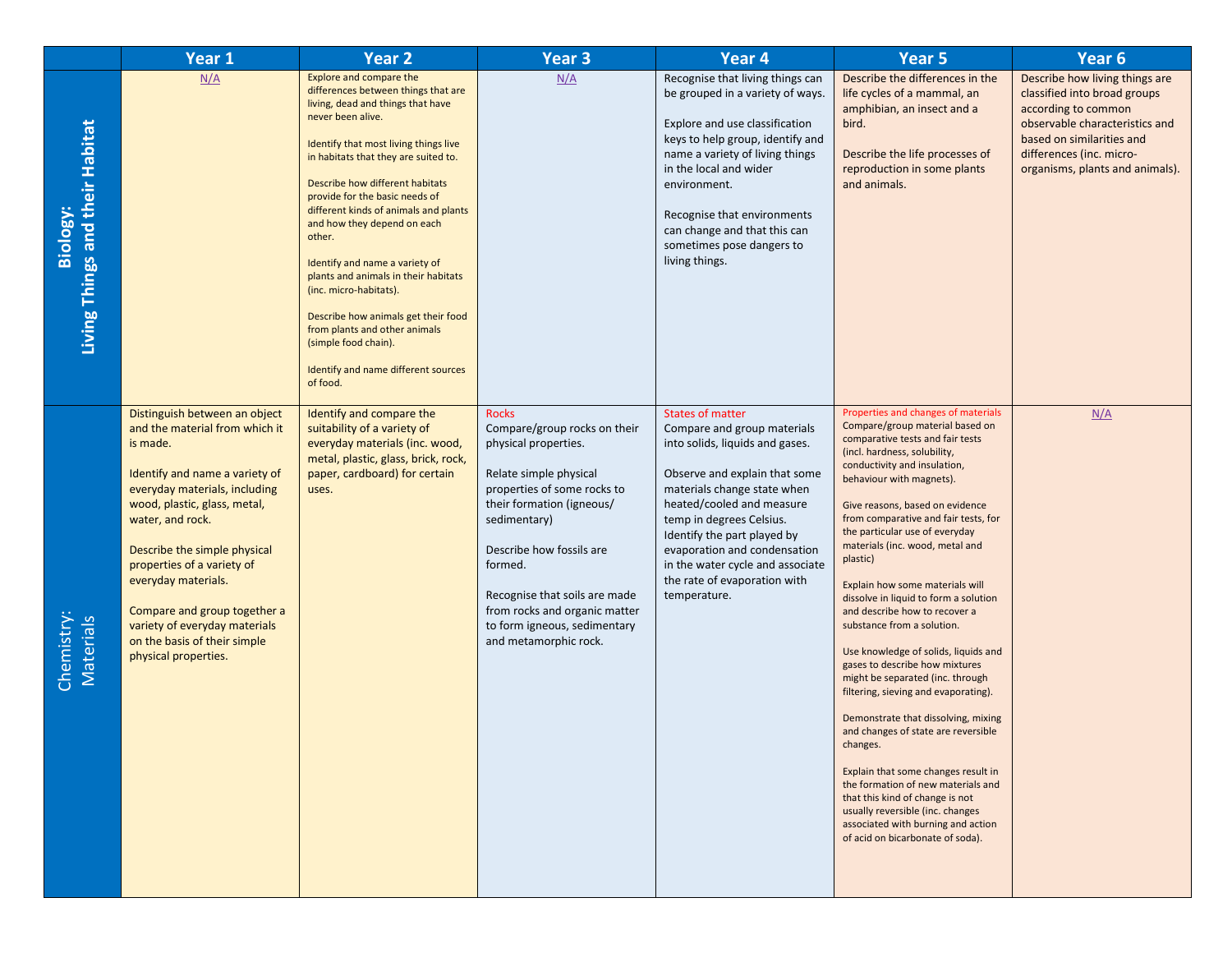|                                     | Year 1                                                                                                                                                                                        | <b>Year 2</b> | Year <sub>3</sub>                                                                                                                                                                                                                                            | Year 4                                                                                                                                                                                                                                                                                                                                                                                                                                                                                                | Year <sub>5</sub>                                                                                                                                                                                                                                                                                                                                                             | Year 6                                                                                                                                                                                                                                                                                                                                                                                                                                                                                                                                                                                                                                            |
|-------------------------------------|-----------------------------------------------------------------------------------------------------------------------------------------------------------------------------------------------|---------------|--------------------------------------------------------------------------------------------------------------------------------------------------------------------------------------------------------------------------------------------------------------|-------------------------------------------------------------------------------------------------------------------------------------------------------------------------------------------------------------------------------------------------------------------------------------------------------------------------------------------------------------------------------------------------------------------------------------------------------------------------------------------------------|-------------------------------------------------------------------------------------------------------------------------------------------------------------------------------------------------------------------------------------------------------------------------------------------------------------------------------------------------------------------------------|---------------------------------------------------------------------------------------------------------------------------------------------------------------------------------------------------------------------------------------------------------------------------------------------------------------------------------------------------------------------------------------------------------------------------------------------------------------------------------------------------------------------------------------------------------------------------------------------------------------------------------------------------|
| Light and Sound<br>Physics:         |                                                                                                                                                                                               | N/A           | Light<br>Understand that light is<br>reflected from surfaces.<br>Recognise that shadows are<br>formed when the light from a<br>light source is blocked by a<br>solid object.<br>Investigate and find patterns in<br>the way the size of a shadow<br>changes. | Sound<br>Identify and name how sounds<br>are made, associating some of<br>them with something vibrating.<br>Recognise that vibrations from<br>sounds travel through a<br>medium to the ear.<br>Find patterns between the<br>pitch of a sound and features of<br>the object that produced it.<br>Find patterns between the<br>volume of a sound and the<br>strength of the vibrations that<br>produced it.<br>Recognise that sounds get<br>fainter as the distance from the<br>sound source increases. | N/A                                                                                                                                                                                                                                                                                                                                                                           | Light<br>Recognise that light appears to<br>travel in straight lines.<br>Use the idea that light travels in<br>straight lines to explain that<br>objects are seen because they<br>give out or reflect light into the<br>eye.<br>Explain that we see things<br>because light travels from light<br>sources to our eyes of from<br>light sources to objects and<br>then our eyes.<br>Using the idea that light travels<br>in straight lines, explain why<br>shadows have the same shape<br>as the object that cast them.<br>Explain that light can be broken<br>into colours and different<br>colours can be combined to<br>appear as a new colour. |
| h and Space<br><b>Physics:</b><br>岛 | <b>Seasonal Changes</b><br>Pupils should be taught to:<br>Observe changes across the 4<br>seasons<br>Observe and describe weather<br>associated with the seasons<br>and how day length varies | N/A           | N/A                                                                                                                                                                                                                                                          | Explain that the sun is the<br>center of our solar system.<br>Discuss and understand the<br>terms star, galaxy, milky way<br>and universe.<br>Identify the four seasons and<br>link this to changes in sunlight<br>and weather.<br>Begin to understand the<br>movement of the earth around<br>the sun and the moons<br>movement around the earth.                                                                                                                                                     | Describe the movement of<br>earth and other planets relative<br>to the sun in the solar system.<br>Describe the movement of the<br>moon relative to the earth.<br>Describe the sun, earth and<br>moon as approximately<br>spherical bodies.<br>Use the idea of the Earth's<br>rotation to explain day and<br>night and the apparent<br>movement of the sun across<br>the sky. | N/A                                                                                                                                                                                                                                                                                                                                                                                                                                                                                                                                                                                                                                               |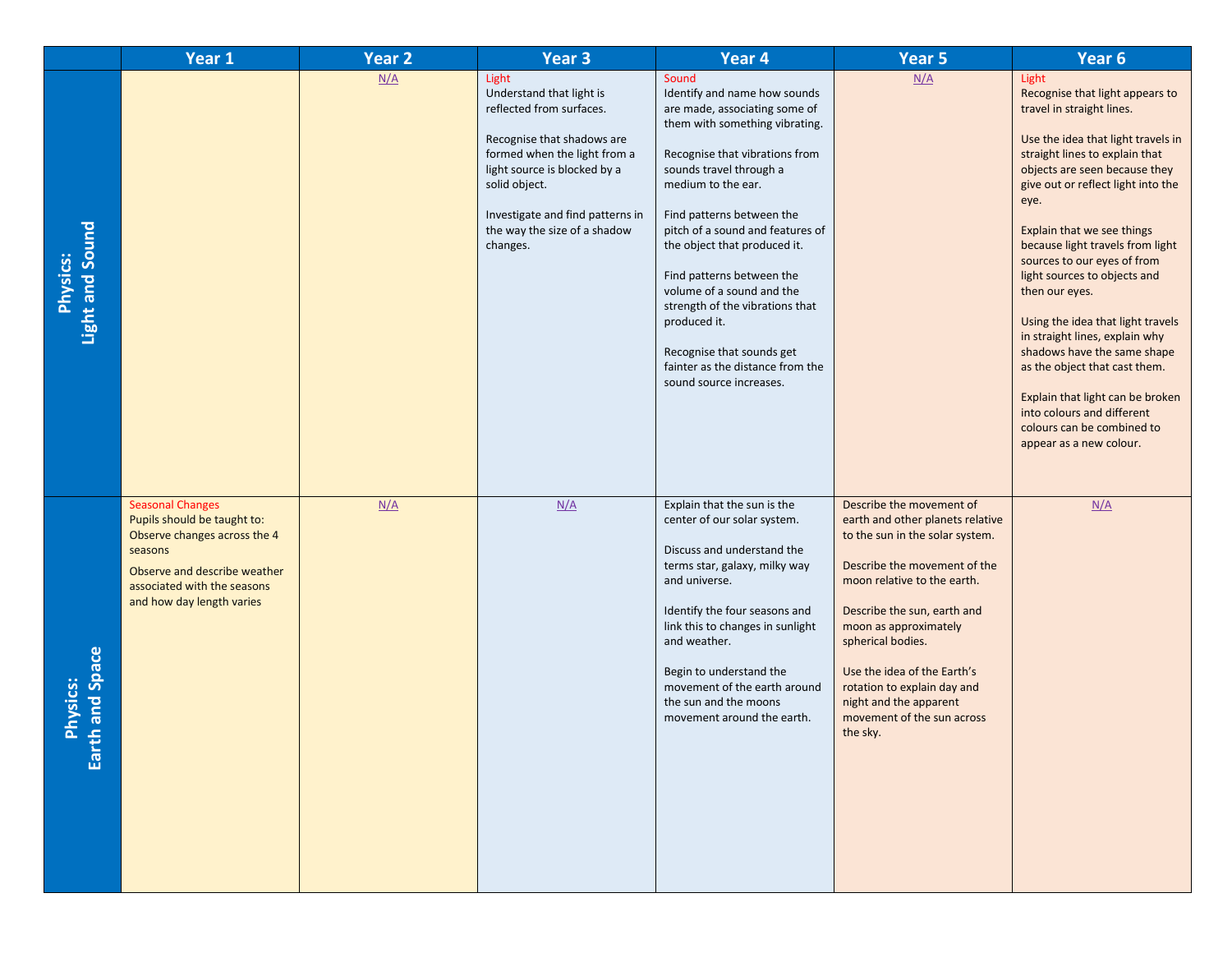|                                     | Year 1 | <b>Year 2</b> | Year <sub>3</sub>                                                                                                                                                                                                                                                                                                                                                                                                                                                                                                                                                                                                                      | Year 4                                                                                                                                                                                                                                                                                                                                                                                                                                                              | Year 5                                                                                                                                                                                                                                                                                                                                                                                                                                 | Year 6                                                                                                                                                                                                                                                                                                                                                                                                                                                                                      |
|-------------------------------------|--------|---------------|----------------------------------------------------------------------------------------------------------------------------------------------------------------------------------------------------------------------------------------------------------------------------------------------------------------------------------------------------------------------------------------------------------------------------------------------------------------------------------------------------------------------------------------------------------------------------------------------------------------------------------------|---------------------------------------------------------------------------------------------------------------------------------------------------------------------------------------------------------------------------------------------------------------------------------------------------------------------------------------------------------------------------------------------------------------------------------------------------------------------|----------------------------------------------------------------------------------------------------------------------------------------------------------------------------------------------------------------------------------------------------------------------------------------------------------------------------------------------------------------------------------------------------------------------------------------|---------------------------------------------------------------------------------------------------------------------------------------------------------------------------------------------------------------------------------------------------------------------------------------------------------------------------------------------------------------------------------------------------------------------------------------------------------------------------------------------|
| Forces & Magnets<br><b>Physics:</b> | N/A    | N/A           | Compare how things move on<br>different surfaces (friction).<br>Understand that some forces<br>need contact between two<br>objects and that magnetic<br>forces can act at a distance.<br>Explain the force of gravity.<br>Explore push and pulls as a<br>force.<br><b>Magnets</b><br>Describe how magnets have<br>two poles - one that attracts<br>and one that repels.<br>Predict and observe how<br>magnets attract or repel each<br>other and attract some<br>materials and not others,<br>depending on which poles are<br>facing.<br>Investigate the magnetic<br>materials and know that<br>magnets can work through<br>materials. | N/A                                                                                                                                                                                                                                                                                                                                                                                                                                                                 | Explain that unsupported<br>objects fall towards the Earth<br>because of the force of gravity<br>(drag force).<br>Identify the effect of gravity, air<br>resistance, water resistance<br>and friction that act between<br>moving surfaces. Know how to<br>measure the size of a force<br>using newtons.<br>Recognise that some<br>mechanisms (inc. levers,<br>pulleys and gears) allow a<br>smaller force to have a greater<br>effect. | N/A                                                                                                                                                                                                                                                                                                                                                                                                                                                                                         |
| Electricity<br>Physics:             | N/A    | N/A           | N/A                                                                                                                                                                                                                                                                                                                                                                                                                                                                                                                                                                                                                                    | Identify common appliances<br>that run on electricity.<br>Construct a simple series<br>circuit, identifying and naming<br>its basic parts (inc. batteries,<br>wires, bulbs, switches and<br>buzzers).<br>Recognise that a switch opens<br>and closes a circuit and<br>associate this with whether or<br>not a lamp lights in a simple<br>circuit.<br>Recognise that some common<br>conductors and insulators and<br>associate metals with being<br>good conductors. | N/A                                                                                                                                                                                                                                                                                                                                                                                                                                    | Associate the brightness of a<br>lamp or the volume of a buxxer<br>and the voltage of batteries<br>(cells) used in the circuit.<br>Compare and give reasons for<br>variations in how components<br>function (inc. the brightness of<br>a bulb, loudness of buzzers and<br>position of on/off switches).<br>Use recognised symbols when<br>representing a simple circuit<br>diagram knowing the names of<br>all components.<br>Identify what causes a short<br>circuit or a circuit to fuse. |